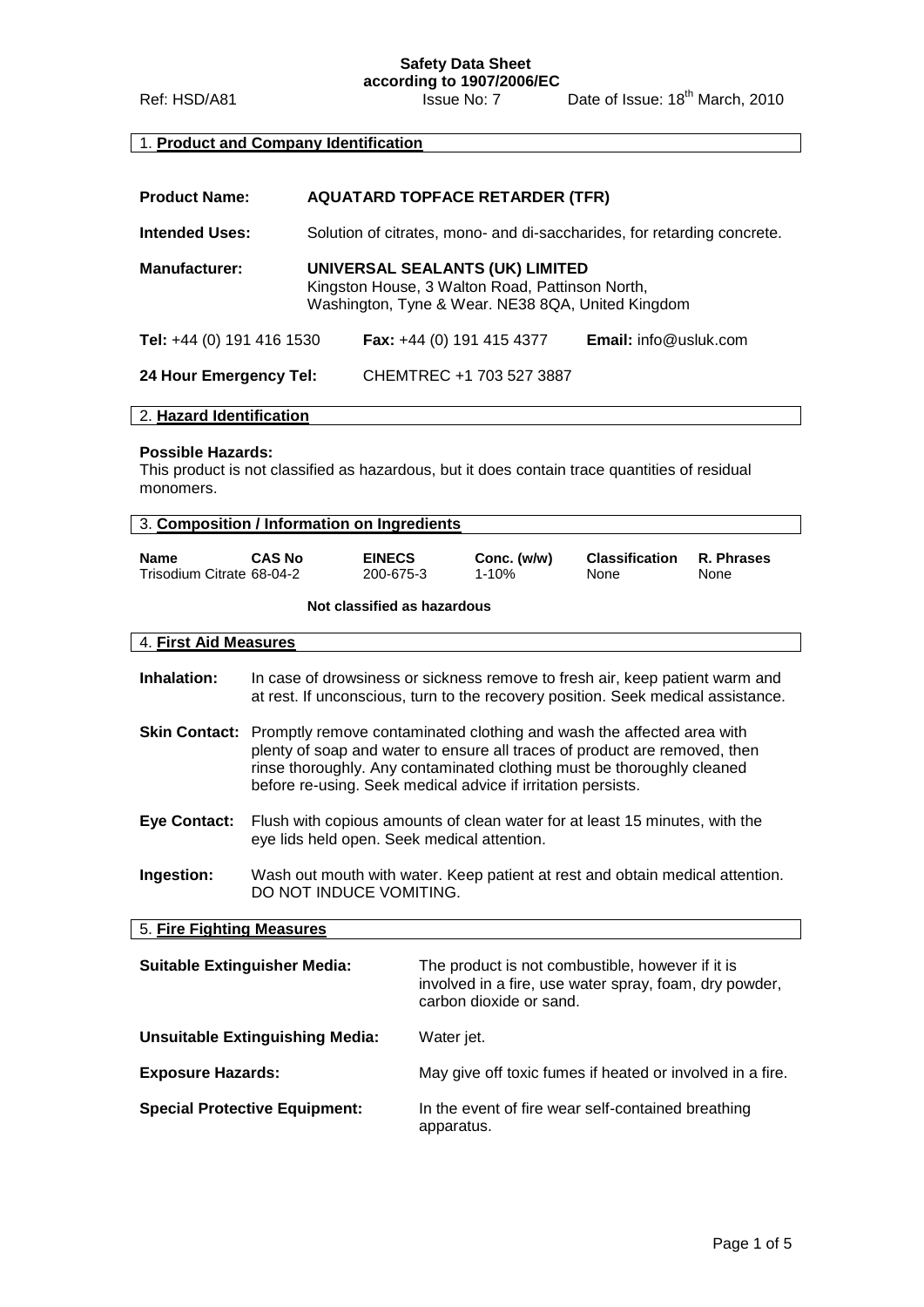**Safety Data Sheet**

| 6. Accidental Release Measures             |                                                                                                                                                                                                                                                                                                                                                                                      |
|--------------------------------------------|--------------------------------------------------------------------------------------------------------------------------------------------------------------------------------------------------------------------------------------------------------------------------------------------------------------------------------------------------------------------------------------|
| 6. Accidental Release Measures             |                                                                                                                                                                                                                                                                                                                                                                                      |
| <b>Personal Precautions:</b>               | Wear protective equipment as specified in Section 8.<br>Do not eat, drink or smoke. Avoid contact with eyes.                                                                                                                                                                                                                                                                         |
| <b>Environmental Precautions:</b>          | Keep people and animals away. Prevent entry into<br>drains, sewers and watercourses. If spillage enters<br>drains leading to sewerage works inform the local<br>water company. If spillage enters rivers or<br>watercourses inform the Environment Agency.                                                                                                                           |
| Spillages:                                 | Cordon off area. Absorb/contain spillage using inert<br>absorbent granules, sand or earth. Transfer collected<br>material to heavy-duty plastic/steel drums and keep in<br>a well ventilated place for subsequent safe disposal.<br>See Section 13.                                                                                                                                  |
| 7. Handling and Storage                    |                                                                                                                                                                                                                                                                                                                                                                                      |
| Handling:                                  | No special precautions are necessary. When handling<br>unopened containers follow any relevant manual<br>handling guidance. The product is a low viscosity<br>solution and may present a splashing hazard during<br>use. Refer to Sections 6 and 8 if exposure to product<br>is possible. Wash thoroughly with soap and water<br>before eating, drinking or smoking, and after work. |
| Storage:                                   | Store in original containers in a well ventilated area<br>away from heat, ignition sources or open flame.<br>Protect from frost and direct sunlight.                                                                                                                                                                                                                                 |
| 8. Exposure Controls / Personal Protection |                                                                                                                                                                                                                                                                                                                                                                                      |
| <b>Occupational Exposure Standards:</b>    | Trisodium Citrate (general dust)<br>8 Hour TWA 10mg/m <sup>3</sup> (total inhalable), 4mg/m <sup>3</sup><br>(respirable) WEL.<br>While the product contains trisodium citrate, which<br>has Workplace Exposure Limits assigned to it, this<br>material is not present in powder form and does not<br>present an inhalation hazard.                                                   |
| <b>Engineering Control Measures:</b>       | Refer to any applicable COSHH assessments.<br>Engineering controls should be used where<br>practicable in preference to personal protection and<br>may include physical containment and good<br>ventilation.                                                                                                                                                                         |
| <b>Respiratory protection:</b>             | Approved respirator and filter medium for particulates<br>if engineering controls are unlikely to control exposure<br>below the relevant exposure standards. All items must<br>conform to EN149 and should be suitable for the<br>levels of contamination present in the workplace.                                                                                                  |
| <b>Hand Protection:</b>                    | Wear Nitrile, PVC or Natural Rubber gloves or<br>gauntlets. These must be manufactured to EN374.<br>The material breakthrough time should be stated by                                                                                                                                                                                                                               |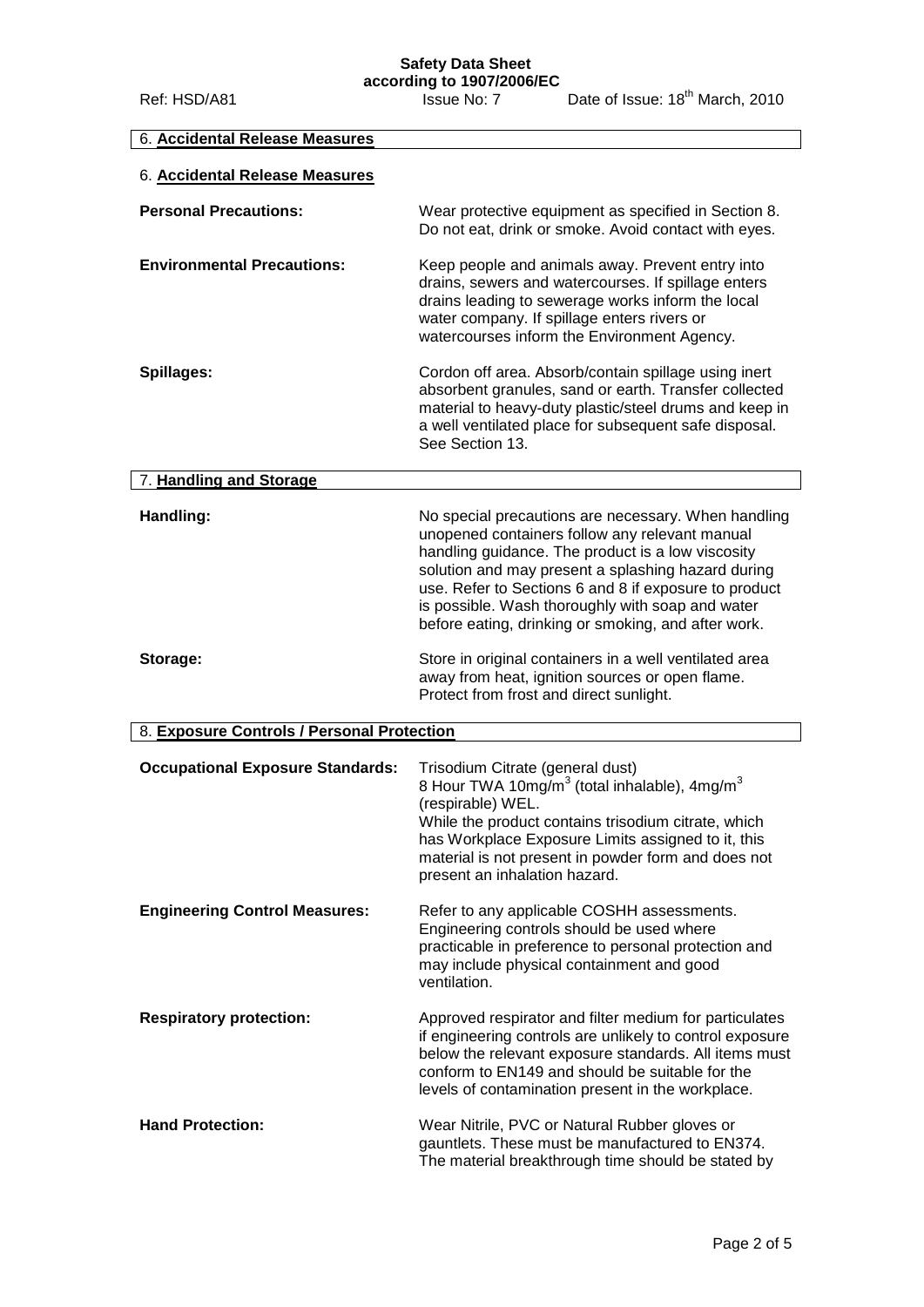| <b>Safety Data Sheet</b><br>according to 1907/2006/EC |                      |                                                          |  |  |  |
|-------------------------------------------------------|----------------------|----------------------------------------------------------|--|--|--|
| Ref: HSD/A81                                          | Issue No: 7          | Date of Issue: 18 <sup>th</sup> March, 2010              |  |  |  |
|                                                       | times.               | the glove manufacturer, and must be observed at all      |  |  |  |
| <b>Eye Protection:</b>                                | be worn.             | If splashing is likely chemical resistant goggles should |  |  |  |
| <b>Body Protection:</b>                               |                      | Wear suitable impervious overalls.                       |  |  |  |
| <b>Foot Protection:</b>                               |                      | Wear chemical resistant safety footwear.                 |  |  |  |
| <b>Hygiene Measures:</b>                              | and safety practice. | Handle in accordance with good industrial hygiene        |  |  |  |

| 9. Physical and Chemical Properties |                    |                                                   |                  |                 |
|-------------------------------------|--------------------|---------------------------------------------------|------------------|-----------------|
| Appearance:                         | <b>Blue liquid</b> | <b>Boiling Point:</b>                             |                  | $100^{\circ}$ C |
| Odour:                              | None               | Vapour Pressure @ 20°C:                           |                  | As Water        |
| pH:                                 | 6                  | Evaporation Rate (Butyl Acetate = 1):             |                  | As Water        |
| <b>Flash Point:</b>                 | N/A                | <b>Flammable Limits in Air:</b>                   | Upper:<br>Lower: | N/A<br>N/A      |
| Solubility:                         |                    | Fully miscible in water Autoignition Temperature: |                  | N/A             |
| <b>Flammability:</b>                | Not Flammable      |                                                   |                  |                 |
| <b>Specific Gravity:</b>            | 1.08               |                                                   |                  |                 |
| 10. Stability and Reactivity        |                    |                                                   |                  |                 |
| Stability:                          |                    | Stable under normal conditions (see Section 7).   |                  |                 |

| <b>Materials to Avoid:</b> | Alkalis may cause precipitation of active ingredients. |  |  |  |
|----------------------------|--------------------------------------------------------|--|--|--|

**Hazardous Decomposition Products:** Oxides of carbon.

#### 11. **Toxicological Information**

There is no data available on the product itself. It is not classified as hazardous to health provided it is correctly used in accordance with the given recommendations.

| Inhalation: | No adverse effects are to be anticipated. |
|-------------|-------------------------------------------|
|             |                                           |

| Skin: | Short single exposure is unlikely to cause skin irritation but prolonged |
|-------|--------------------------------------------------------------------------|
|       | contact may lead to irritation, dryness and possibly dermatitis. Skin    |
|       | absorption is unlikely to occur due to the physical form of the product. |
|       |                                                                          |

| May cause slight temporary irritation. Corneal injury is unlikely.<br>Eye: |  |
|----------------------------------------------------------------------------|--|
|----------------------------------------------------------------------------|--|

**Ingestion:** Single dose oral toxicity is low. No hazards are to be anticipated from swallowing small amounts incidental to normal industrial handling.

#### 12. **Ecological Information**

There is no data available on the product itself. The following information is derived from similar materials.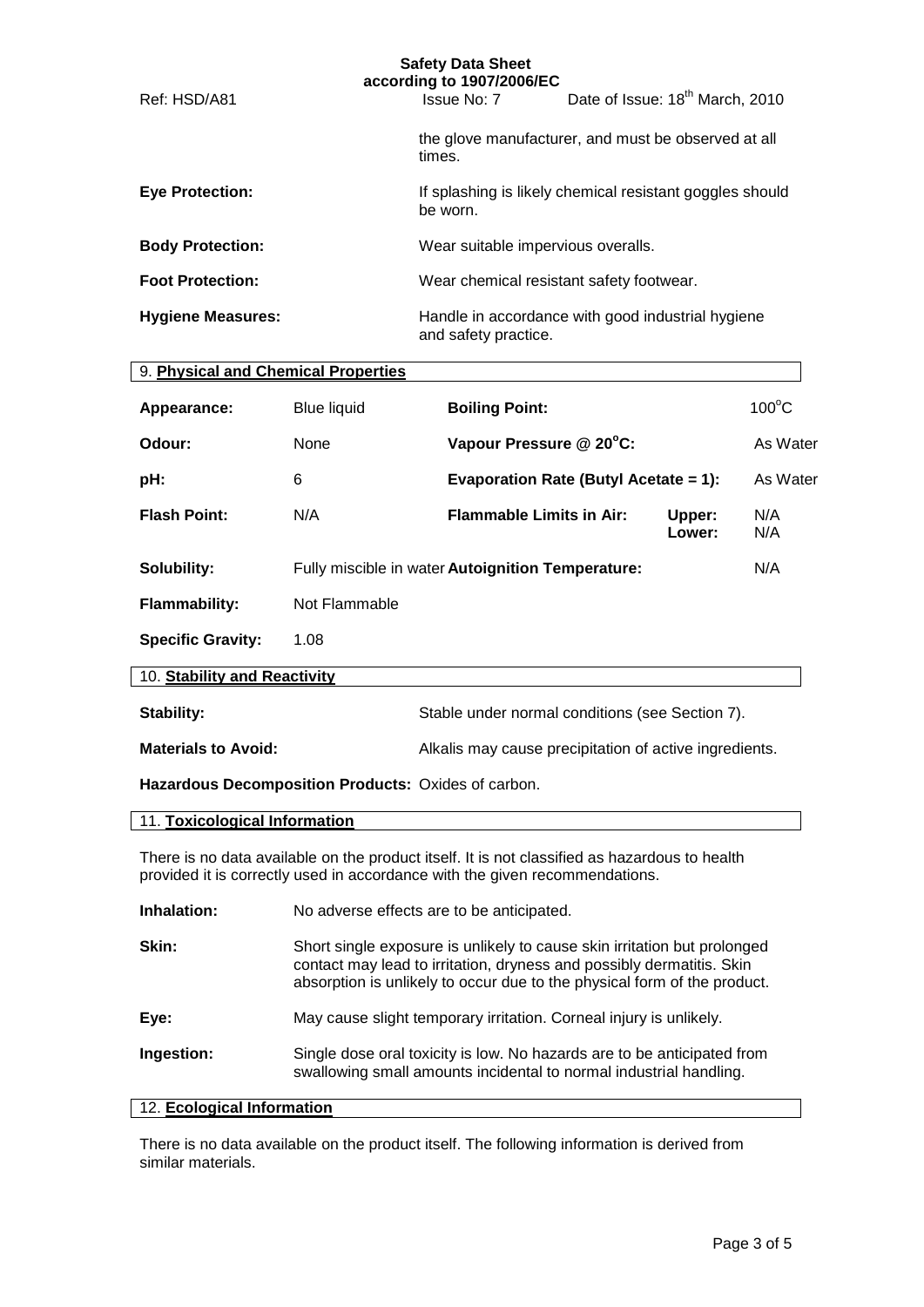# **Safety Data Sheet according to 1907/2006/EC**

Ref: HSD/A81 Issue No: 7 Date of Issue: 18<sup>th</sup> March, 2010

The product can be virtually eliminated from water by abiotic process, e.g. adsorption onto activated sludge in suitable effluent treatment plants. If the product is correctly discharged into adapted biological treatment plants, the degrading action of the activated sludge will not be affected. No negative ecological effects are to be expected according to the present state of knowledge.

#### 13. **Disposal Considerations**

Waste product must not be discharged directly to drains or waterways without treatment. Disposal of product, solid waste and packaging should always comply with local, national or EU regulations and in compliance with the Environmental Protection (Duty of Care) Regulations 1991, and be undertaken by an authorised contractor.

#### 14. **Transport Information**

Not classified as dangerous in the meaning of the transport regulations.

#### 15. **Regulatory Information**

| EU Classification and Labelling Particulars: Not classified as hazardous and therefore<br>does not require labelling. |                                                                                                                                                                                                                                                                                                                                                                          |  |  |
|-----------------------------------------------------------------------------------------------------------------------|--------------------------------------------------------------------------------------------------------------------------------------------------------------------------------------------------------------------------------------------------------------------------------------------------------------------------------------------------------------------------|--|--|
| <b>Designated Name:</b>                                                                                               | AQUATARD TOPFACE RETARDER (TFR)                                                                                                                                                                                                                                                                                                                                          |  |  |
| <b>Classification:</b>                                                                                                | Not classified as hazardous                                                                                                                                                                                                                                                                                                                                              |  |  |
| Indication(s) of Danger:                                                                                              | N/A                                                                                                                                                                                                                                                                                                                                                                      |  |  |
| <b>Risk and Safety Phrases:</b>                                                                                       |                                                                                                                                                                                                                                                                                                                                                                          |  |  |
| S26:                                                                                                                  | In case of contact with eyes, rinse immediately with plenty of<br>water and seek medical advice.                                                                                                                                                                                                                                                                         |  |  |
| S37/39:                                                                                                               | Wear suitable gloves and eye/face protection.                                                                                                                                                                                                                                                                                                                            |  |  |
| <b>UK Guidance Publications:</b>                                                                                      | EH40; Occupational Exposure Limits, HSE. Revised annually.<br>EH26; Occupational Skin Diseases - Health and Safety<br>Precautions, HSE.<br><b>COSHH Essentials, HSE</b>                                                                                                                                                                                                  |  |  |
| <b>UK Legislation:</b>                                                                                                | Health and Safety at Work, etc Act, 1974, and relevant<br><b>Statutory Provisions.</b><br>Control of Substances Hazardous to Health Regulations, 1999.<br>The Manual Handling Operations Regulations, 1992.<br>The Personal Protective Equipment at Work Regulations,<br>1992.<br>Chemicals (Hazard Information and Packaging for Supply)<br>Regulations, 2002 - CHIP 3. |  |  |

## 16. **Other Information**

#### **Full Text of R-Phrases Referred to above:** None

|                          | inone.                                                                                    |
|--------------------------|-------------------------------------------------------------------------------------------|
| <b>Training Advice:</b>  | Do not use unless trained to do so. Refer to the Technical<br>Data Sheet for the product. |
| <b>Recommended Uses:</b> | For professional use only. This product is designed for use as<br>a concrete retarder.    |